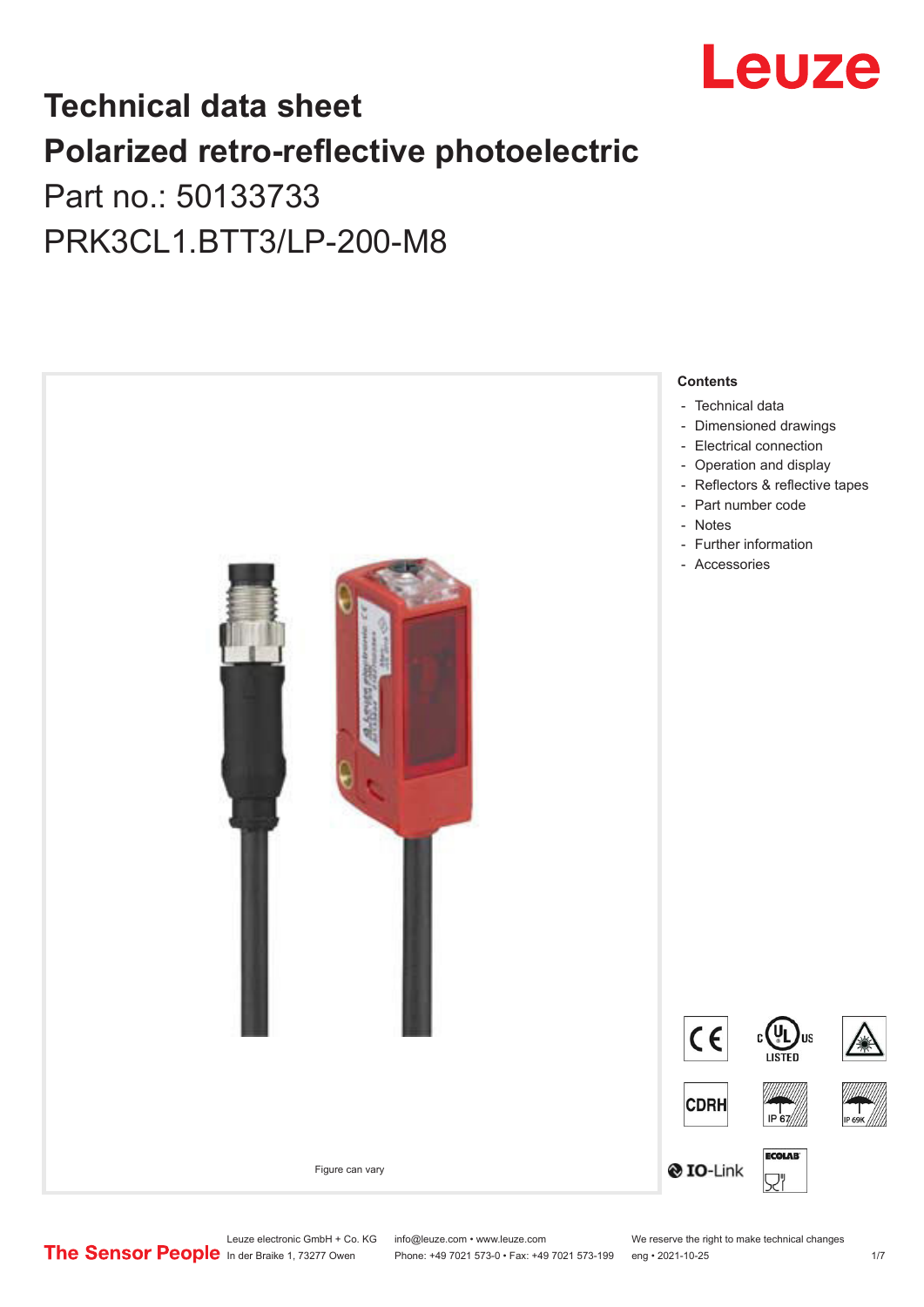**Operating principle** Reflection principle

Tracking function

**Detection of highly transparent bottles** Detection of transparent films

## <span id="page-1-0"></span>**Technical data**

# Leuze

#### **Basic data**

| <b>Series</b>              |    |
|----------------------------|----|
| <b>Operating principle</b> | Re |
| Application                | )e |

#### **Special version**

**Special version** Autocollimation

**Optical data**

| <b>Operating range</b>               | Guaranteed operating range |
|--------------------------------------|----------------------------|
| <b>Operating range</b>               | $00.4$ m                   |
| <b>Operating range limit</b>         | Typical operating range    |
| <b>Operating range limit</b>         | 00.5m                      |
| Beam path                            | Collimated                 |
| <b>Light source</b>                  | Laser, Red                 |
| Wavelength                           | 655 nm                     |
| Laser class                          | 1, IEC/EN 60825-1:2007     |
| Max. laser power                     | 0.0017 W                   |
| <b>Transmitted-signal shape</b>      | Pulsed                     |
| <b>Pulse duration</b>                | $5.3 \,\mu s$              |
| Light spot size [at sensor distance] | 1 mm [500 mm]              |
| Type of light spot geometry          | Round                      |
| Shift angle                          | Typ. $\pm 2^{\circ}$       |

#### **Electrical data**

| <b>Protective circuit</b> |                             | Polarity reversal protection        |
|---------------------------|-----------------------------|-------------------------------------|
|                           |                             | Short circuit protected             |
|                           |                             |                                     |
|                           | Performance data            |                                     |
|                           | Supply voltage $U_{B}$      | 10  30 V, DC, Incl. residual ripple |
|                           | <b>Residual ripple</b>      | $0 15 \%$ , From $U_{\rm B}$        |
|                           | <b>Open-circuit current</b> | $015$ mA                            |
|                           |                             |                                     |

#### **Outputs**

**Number of digital switching outputs** 2 Piece(s)

| <b>Switching outputs</b> |                                   |
|--------------------------|-----------------------------------|
| <b>Voltage type</b>      | DC.                               |
| Switching current, max.  | $100 \text{ mA}$                  |
| <b>Switching voltage</b> | high: $\geq$ (U <sub>R</sub> -2V) |
|                          | Low: $\leq$ 2V                    |
|                          |                                   |

**Connection 1, pin 4 Switching element** Transistor, Push-pull

ching (NPN)

**IO-Link / light switching (PNP)/dark swit-**

| <b>Switching output 1</b>  |
|----------------------------|
| <b>Assignment</b>          |
| <b>Switching element</b>   |
| <b>Switching principle</b> |

**Switching output 2 Assignment** Connection 1, pin 2<br> **Switching element** Transistor, PNP **Switching element Switching principle** Dark switching

#### **Timing**

| 3.000 Hz          |
|-------------------|
| $0.17 \text{ ms}$ |
| 300 ms            |
|                   |

| <b>Interface</b> |                  |  |
|------------------|------------------|--|
| Type             | IO-Link          |  |
| <b>IO-Link</b>   |                  |  |
| <b>COM</b> mode  | COM <sub>2</sub> |  |
| Min. cycle time  | $COM2 = 2.3$ ms  |  |
| Frame type       | 2.5              |  |
| Specification    | V1.1             |  |
| SIO-mode support | Yes              |  |

#### **Connection**

| <b>Connection 1</b>                 |                              |
|-------------------------------------|------------------------------|
| <b>Function</b>                     | Signal IN                    |
|                                     | Signal OUT                   |
|                                     | Voltage supply               |
| <b>Type of connection</b>           | Cable with connector         |
| <b>Cable length</b>                 | $200 \text{ mm}$             |
| <b>Sheathing material</b>           | PUR                          |
| Cable color                         | <b>Black</b>                 |
| Wire cross section                  | $0.2$ mm <sup>2</sup>        |
| <b>Thread size</b>                  | M8                           |
| <b>Type</b>                         | Male                         |
| <b>Material</b>                     | Metal                        |
| No. of pins                         | 4-pin                        |
|                                     |                              |
| Mechanical data                     |                              |
| Dimension (W x H x L)               | 11.4 mm x 34.2 mm x 18.3 mm  |
| <b>Housing material</b>             | Plastic                      |
| <b>Plastic housing</b>              | PC-ARS                       |
| Lens cover material                 | Plastic / PMMA               |
| Net weight                          | 20q                          |
| <b>Housing color</b>                | Red                          |
| Type of fastening                   | Two M3 threaded sleeves      |
|                                     | Via optional mounting device |
| <b>Compatibility of materials</b>   | <b>ECOLAB</b>                |
| <b>Operation and display</b>        |                              |
|                                     |                              |
| Type of display                     | LED                          |
| <b>Number of LEDs</b>               | 2 Piece(s)                   |
| <b>Operational controls</b>         | Teach button                 |
| Function of the operational control | Sensitivity adjustment       |
|                                     |                              |

#### **Environmental data**

| Ambient temperature, operation | $-10$ 55 °C .                    |
|--------------------------------|----------------------------------|
| Ambient temperature, storage   | $-40$ 70 $^{\circ}$ C $^{\circ}$ |

#### **Certifications**

| Degree of protection     | IP 67         |
|--------------------------|---------------|
|                          | IP 69K        |
| <b>Protection class</b>  | Ш             |
| <b>Certifications</b>    | c UL US       |
| <b>Standards applied</b> | IEC 60947-5-2 |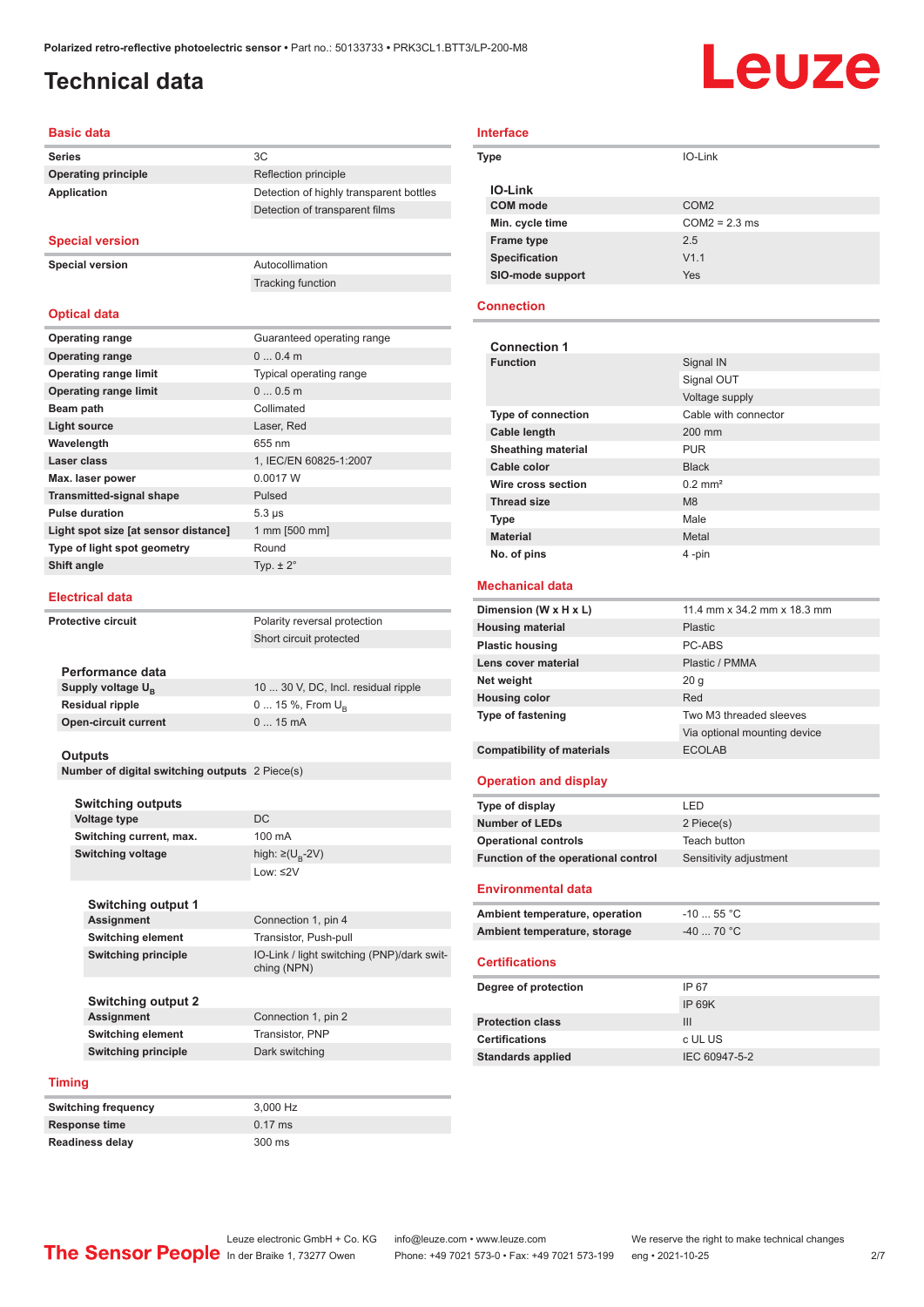## <span id="page-2-0"></span>**Technical data**

| <b>Customs tariff number</b> | 85365019 |
|------------------------------|----------|
| eCl@ss 5.1.4                 | 27270902 |
| eCl@ss 8.0                   | 27270902 |
| eCl@ss 9.0                   | 27270902 |
| eCl@ss 10.0                  | 27270902 |
| eCl@ss 11.0                  | 27270902 |
| <b>ETIM 5.0</b>              | EC002717 |
| <b>ETIM 6.0</b>              | EC002717 |
| <b>ETIM 7.0</b>              | EC002717 |

## **Dimensioned drawings**

All dimensions in millimeters



## **Electrical connection**

**Connection 1**

| <b>Function</b>           | Signal IN<br>Signal OUT |
|---------------------------|-------------------------|
|                           | Voltage supply          |
| <b>Type of connection</b> | Cable with connector    |
| Cable length              | 200 mm                  |
| <b>Sheathing material</b> | <b>PUR</b>              |
|                           |                         |

| Green LED |  |
|-----------|--|
|           |  |

- B Yellow LED
- C Optical axis
- D Teach button
- E Mounting sleeve (standard)
- F Threaded sleeve (3C.B series)

Leuze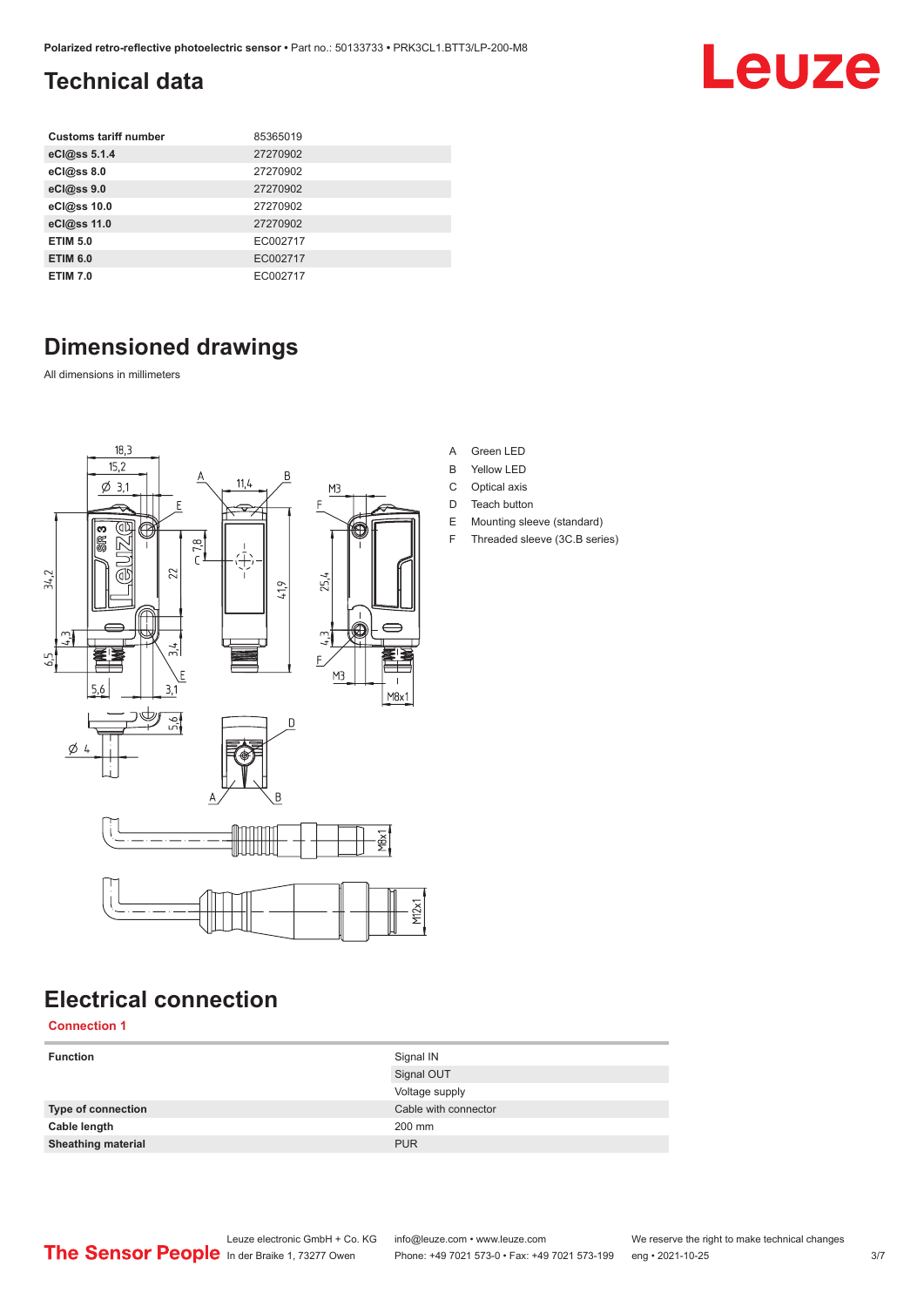## <span id="page-3-0"></span>**Electrical connection**

## Leuze

#### **Connection 1**

| Cable color        | <b>Black</b>          |
|--------------------|-----------------------|
| Wire cross section | $0.2$ mm <sup>2</sup> |
| <b>Thread size</b> | M <sub>8</sub>        |
| <b>Type</b>        | Male                  |
| <b>Material</b>    | Metal                 |
| No. of pins        | $4$ -pin              |

#### **Pin Pin assignment**

|                | $(1 +$           |  |
|----------------|------------------|--|
| $\overline{2}$ | OUT <sub>2</sub> |  |
| ໍາ             | <b>GND</b>       |  |
| 4              | IO-Link / OUT 1  |  |

## **Operation and display**

| <b>LED</b>     | <b>Display</b>           | <b>Meaning</b>                       |
|----------------|--------------------------|--------------------------------------|
|                | Green, continuous light  | Operational readiness                |
| $\overline{2}$ | Yellow, continuous light | Light path free                      |
|                | Yellow, flashing         | Light path free, no function reserve |

## **Reflectors & reflective tapes**

|  | Part no. | <b>Designation</b> | <b>Operating range</b><br><b>Operating range</b> | <b>Description</b>                                                                                                                                                                                                           |
|--|----------|--------------------|--------------------------------------------------|------------------------------------------------------------------------------------------------------------------------------------------------------------------------------------------------------------------------------|
|  | 50110191 | REF 6-A-25x25      | $00.4$ m<br>00.5m                                | Design: rechteckig<br>Triple reflector size: 0.3 mm<br>Reflective surface: 25 mm x 25 mm<br>Material: Kunststoff<br>Chemical designation of the material: PMMA<br>Fastening: selbstklebend                                   |
|  | 50114185 | REF 6-S-20x40      | $00.4$ m<br>00.5m                                | Design: rechteckig<br>Triple reflector size: 0.3 mm<br>Reflective surface: 16 mm x 38 mm<br>Material: Kunststoff<br>Base material: Kunststoff<br>Chemical designation of the material: PMMA8N<br>Fastening: schraubbar       |
|  | 50112142 | <b>TK BR 53</b>    | 00.4m<br>00.5m                                   | Design: rechteckig<br>Triple reflector size: 0.3 mm<br>Reflective surface: 29 mm x 10 mm<br>Material: Kunststoff<br>Base material: Edelstahl<br>Chemical designation of the material: Edelstahl<br>Fastening: Gehäusepassung |

#### **Part number code**

Part designation: **AAA 3C d EE-f.GG H/i J-K**

#### **AAA3C Operating principle / construction**

HT3C: Diffuse reflection sensor with background suppression LS3C: Throughbeam photoelectric sensor transmitter

LE3C: Throughbeam photoelectric sensor receiver

PRK3C: Retro-reflective photoelectric sensor with polarization filter

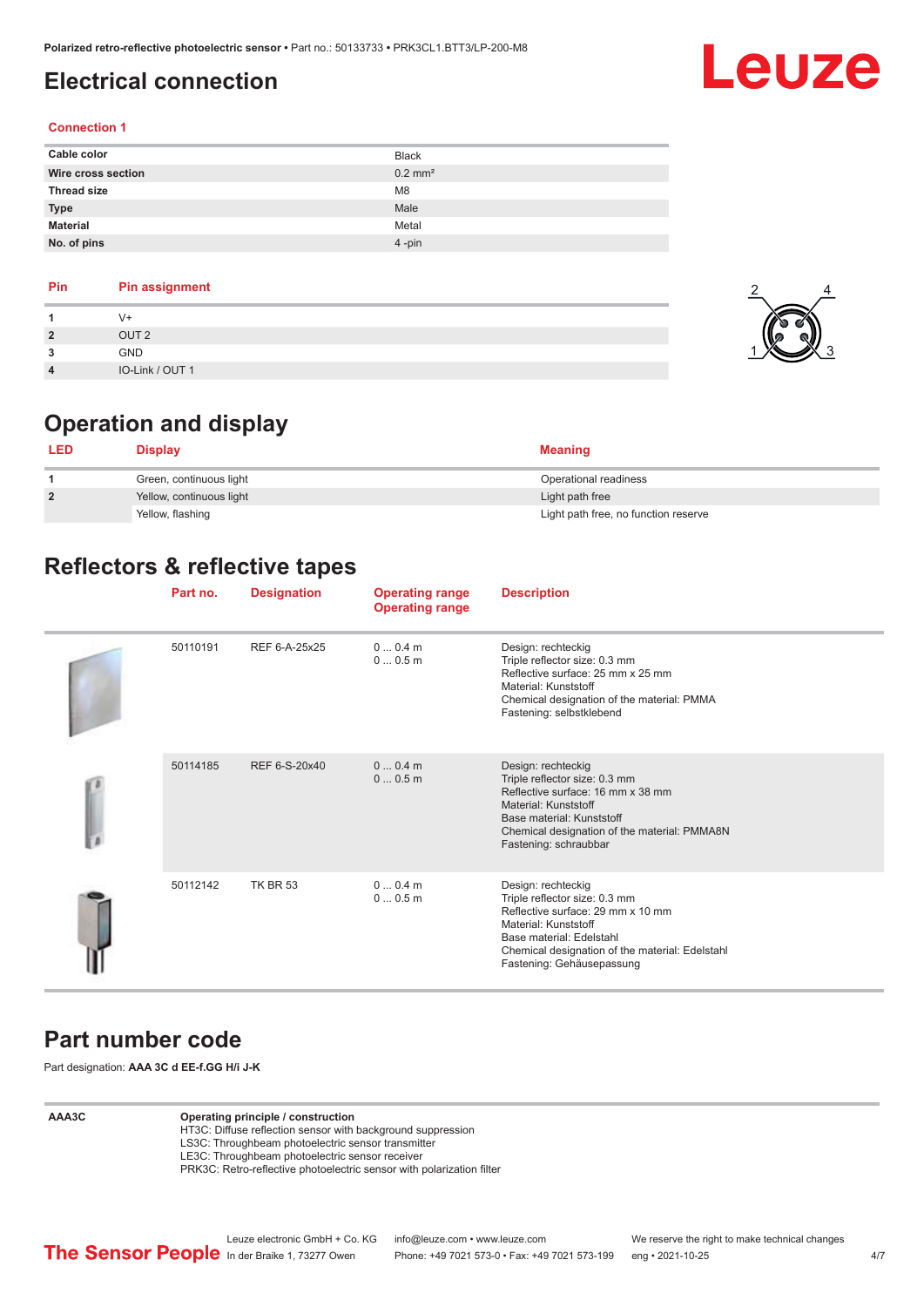#### **Part number code**



| d  | Light type<br>n/a: red light<br>I: infrared light                                                                                                                                                                                                                                                                                                                                                                                                                                                                                                                                                                   |
|----|---------------------------------------------------------------------------------------------------------------------------------------------------------------------------------------------------------------------------------------------------------------------------------------------------------------------------------------------------------------------------------------------------------------------------------------------------------------------------------------------------------------------------------------------------------------------------------------------------------------------|
| EE | <b>Light source</b><br>n/a: LED<br>L1: laser class 1<br>L2: laser class 2                                                                                                                                                                                                                                                                                                                                                                                                                                                                                                                                           |
| f  | Preset range (optional)<br>n/a: operating range acc. to data sheet<br>xxxF: Preset range [mm]                                                                                                                                                                                                                                                                                                                                                                                                                                                                                                                       |
| GG | <b>Equipment</b><br>n/a: standard<br>A: Autocollimation principle (single lens) for positioning tasks<br>B: Housing model with two M3 threaded sleeves, brass<br>F: Permanently set range<br>L: Long light spot<br>S: small light spot<br>T: autocollimation principle (single lens) for highly transparent bottles without tracking<br>TT: autocollimation principle (single lens) for highly transparent bottles with tracking<br>V: V-optics<br>XL: Extra long light spot<br>X: extended model<br>HF: Suppression of HF illumination (LED)                                                                       |
| н  | Operating range adjustment<br>n/a with HT: range adjustable via 8-turn potentiometer<br>n/a with retro-reflective photoelectric sensors (PRK): operating range not adjustable<br>1: 270° potentiometer<br>3: teach-in via button<br>6: auto-teach                                                                                                                                                                                                                                                                                                                                                                   |
| j. | Switching output/function OUT 1/IN: Pin 4 or black conductor<br>2: NPN transistor output, light switching<br>N: NPN transistor output, dark switching<br>4: PNP transistor output, light switching<br>P: PNP transistor output, dark switching<br>6: push-pull switching output, PNP light switching, NPN dark switching<br>G: Push-pull switching output, PNP dark switching, NPN light switching<br>L: IO-Link interface (SIO mode: PNP light switching, NPN dark switching)<br>8: activation input (activation with high signal)<br>X: pin not used<br>1: IO-Link / light switching (NPN) / dark switching (PNP) |
| J  | Switching output / function OUT 2/IN: pin 2 or white conductor<br>2: NPN transistor output, light switching<br>N: NPN transistor output, dark switching<br>4: PNP transistor output, light switching<br>P: PNP transistor output, dark switching<br>6: push-pull switching output, PNP light switching, NPN dark switching<br>G: Push-pull switching output, PNP dark switching, NPN light switching<br>W: warning output<br>X: pin not used<br>8: activation input (activation with high signal)<br>9: deactivation input (deactivation with high signal)<br>T: teach-in via cable                                 |
| κ  | <b>Electrical connection</b><br>n/a: cable, standard length 2000 mm, 4-wire<br>5000: cable, standard length 5000 mm, 4-wire<br>M8: M8 connector, 4-pin (plug)<br>M8.3: M8 connector, 3-pin (plug)<br>200-M8: cable, length 200 mm with M8 connector, 4-pin, axial (plug)<br>200-M8.3: cable, length 200 mm with M8 connector, 3-pin, axial (plug)<br>200-M12: cable, length 200 mm with M12 connector, 4-pin, axial (plug)                                                                                                                                                                                          |
|    | <b>Note</b>                                                                                                                                                                                                                                                                                                                                                                                                                                                                                                                                                                                                         |
|    | $\&$ A list with all available device types can be found on the Leuze website at www.leuze.com.                                                                                                                                                                                                                                                                                                                                                                                                                                                                                                                     |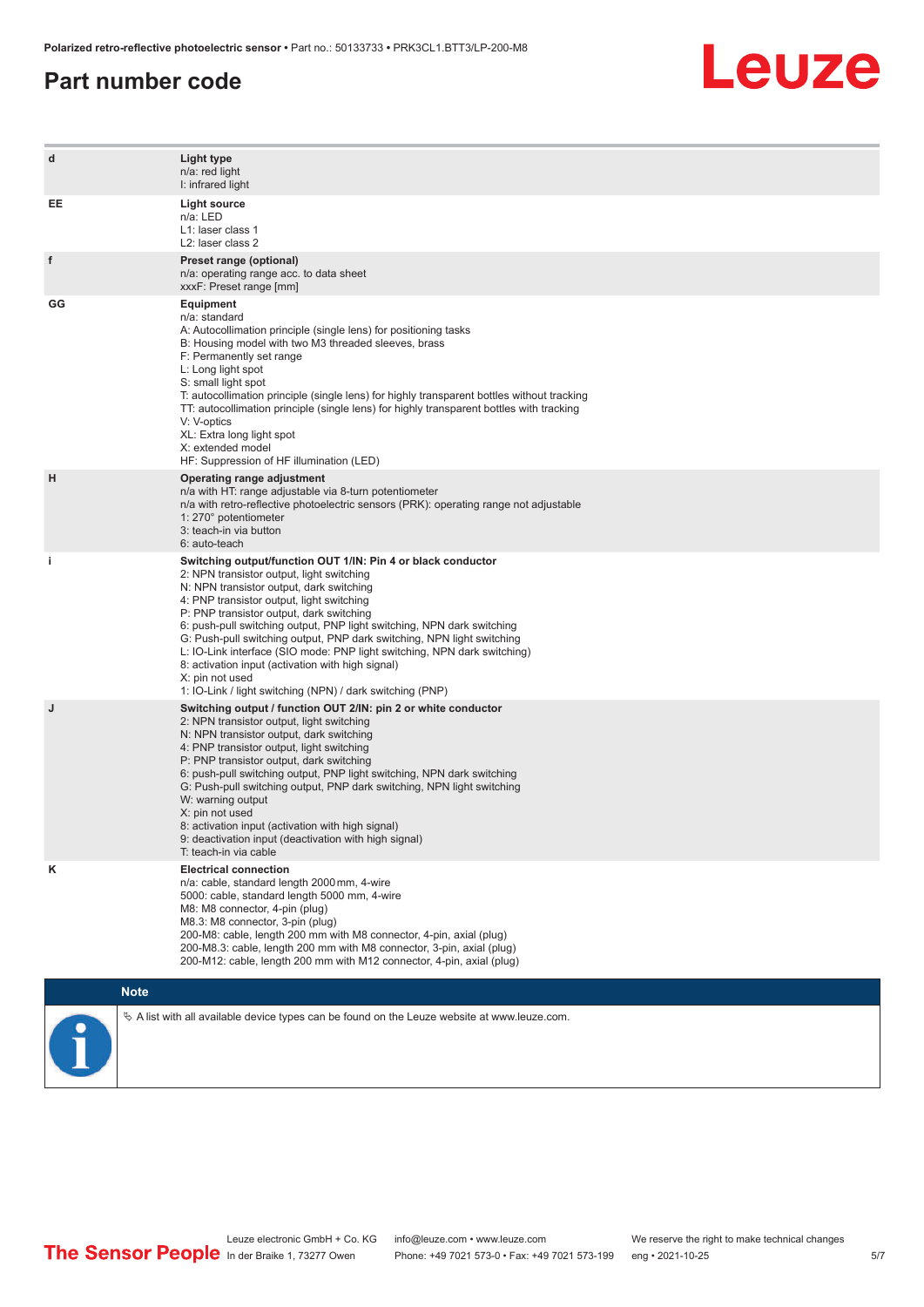#### <span id="page-5-0"></span>**Notes**

# Leuze

#### **Observe intended use!**

- $\%$  This product is not a safety sensor and is not intended as personnel protection.
- $\&$  The product may only be put into operation by competent persons.
- $\%$  Only use the product in accordance with its intended use.

| <b>For UL applications:</b>                                                                                                                                                                                                                                                                                 |
|-------------------------------------------------------------------------------------------------------------------------------------------------------------------------------------------------------------------------------------------------------------------------------------------------------------|
| $\%$ For UL applications, use is only permitted in Class 2 circuits in accordance with the NEC (National Electric Code).<br>These proximity switches shall be used with UL Listed Cable assemblies rated 30V, 0.5A min, in the field installation, or equivalent (categories: CYJV/<br>CYJV7 or PVVA/PVVA7) |

|   | <b>WARNING! LASER RADIATION - CLASS 1 LASER PRODUCT</b>                                                                                                                                                                                                    |
|---|------------------------------------------------------------------------------------------------------------------------------------------------------------------------------------------------------------------------------------------------------------|
|   | The device satisfies the requirements of IEC 60825-1:2007 (EN 60825-1:2007) safety requlations for a product of laser class 1 as well as the<br>U.S. 21 CFR 1040.10 regulations with deviations corresponding to "Laser Notice No. 50" from June 24, 2007. |
| 纂 | $\&$ Observe the applicable statutory and local laser protection regulations.                                                                                                                                                                              |
|   | $\%$ The device must not be tampered with and must not be changed in any way.<br>There are no user-serviceable parts inside the device.                                                                                                                    |

## **Further information**

- Light source: Average life expectancy 50,000 h at an ambient temperature of 25 °C
- Response time: For short decay times, an ohmic load of approx. 5 kOhm is recommended

Repairs must only be performed by Leuze electronic GmbH + Co. KG.

- Sum of the output currents for both outputs, 50 mA for ambient temperatures > 40 °C
- Permissible operating temperature range during IO-Link operation: -10 °C to +40 °C

## **Accessories**

## Connection technology - Connection cables

|   | Part no. | <b>Designation</b> | <b>Article</b>   | <b>Description</b>                                                                                                                                |
|---|----------|--------------------|------------------|---------------------------------------------------------------------------------------------------------------------------------------------------|
| ⋚ | 50130850 | KD U-M8-4A-V1-050  | Connection cable | Connection 1: Connector, M8, Axial, Female, 4 -pin<br>Connection 2: Open end<br>Shielded: No<br>Cable length: 5,000 mm<br>Sheathing material: PVC |
|   | 50130871 | KD U-M8-4W-V1-050  | Connection cable | Connection 1: Connector, M8, Angled, Female, 4-pin<br>Connection 2: Open end<br>Shielded: No<br>Cable length: 5,000 mm<br>Sheathing material: PVC |